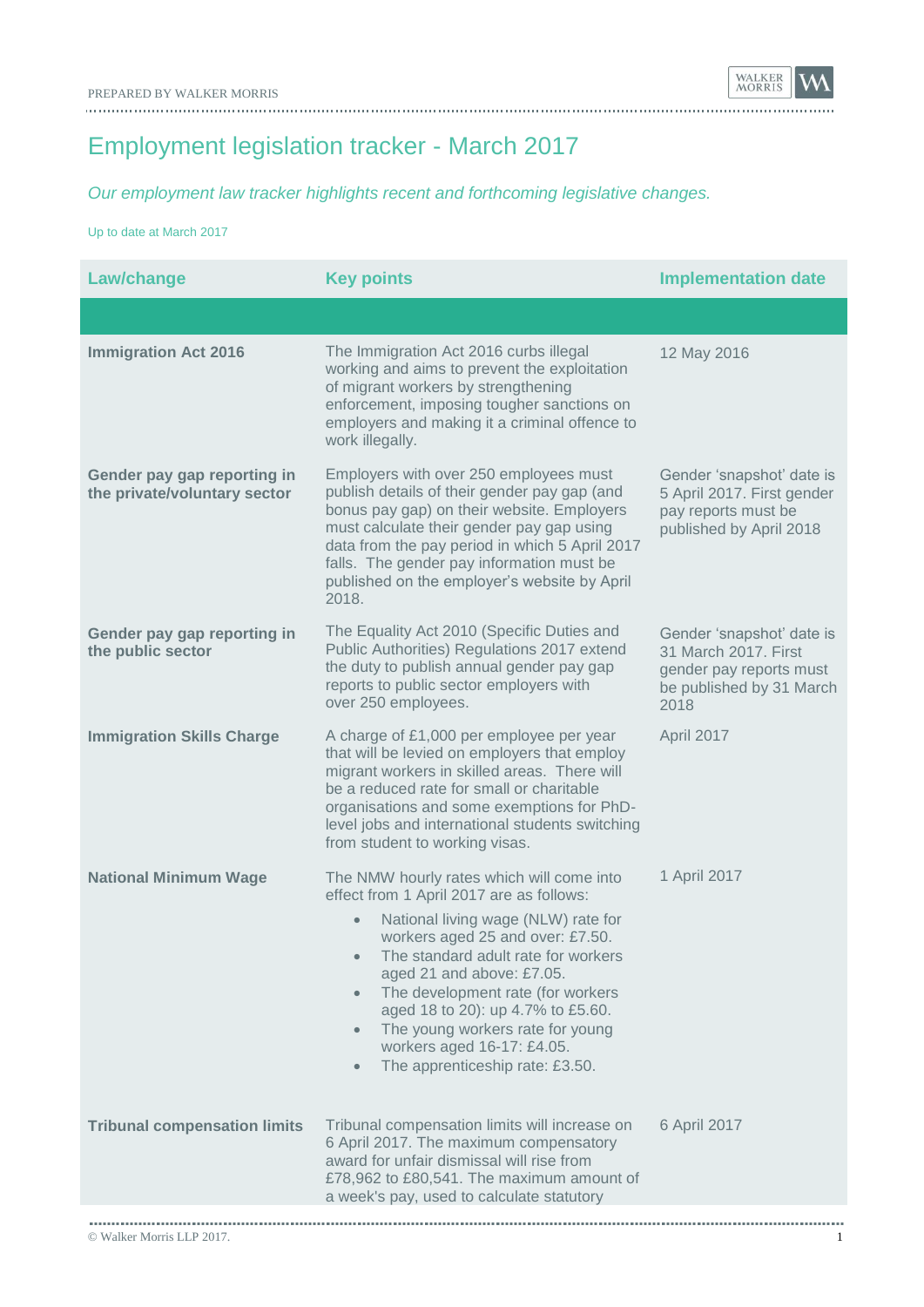## PREPARED BY WALKER MORRIS **WALKER MORRIS**

WALKER<br>MORRIS

|                                                                | redundancy payments and various awards<br>including the basic and additional awards for<br>unfair dismissal, also rises from £479 to £489.                                                                                                                                                                                                                              |                                                              |
|----------------------------------------------------------------|-------------------------------------------------------------------------------------------------------------------------------------------------------------------------------------------------------------------------------------------------------------------------------------------------------------------------------------------------------------------------|--------------------------------------------------------------|
| <b>Apprenticeship Levy</b>                                     | The Apprenticeship Levy was introduced by<br>sections 98 to 121 of the Finance Act 2016<br>and will be payable by<br>employers through PAYE, alongside income<br>tax and NICs with effect from 6<br>April 2017.                                                                                                                                                         | 6 April 2017                                                 |
|                                                                | The Levy is 0.5% of paybill and applies to<br>employers with an annual paybill of £3m or<br>over.                                                                                                                                                                                                                                                                       |                                                              |
| Off-payroll working in the<br>public sector - IR35 reforms     | From April 2017, changes to the way the<br>current IR35 rules are applied to 'off-payroll'<br>working in the public sector will mean that the<br>fee-payer (public authority) will be responsible<br>for deducting PAYE and NICs for many<br>independent contractors and personal service<br>companies.                                                                 | 6 April 2017                                                 |
| <b>Childcare payments</b>                                      | The Childcare Payments Act 2014 will<br>introduce a new tax-free childcare scheme to<br>support eligible parents with childcare costs.                                                                                                                                                                                                                                  | Scheme scheduled to<br>commence in early 2017                |
| Increase in free childcare for<br>pre-school children          | The Childcare Bill 2015-16 increases free<br>childcare to 30 hours for 38 weeks of each<br>year, for qualifying children of working parents<br>in England who are under compulsory school<br>age.                                                                                                                                                                       | Due to be rolled out<br>nationally by September<br>2017      |
| <b>Public sector exit payment</b><br>recovery Regulations      | The Government's public consultation on draft<br>regulations allowing the recovery of exit<br>payments made to public sector employees<br>who return to work in the public sector closed<br>on 25 January 2016. It is proposed that the<br>exit payment recovery would apply to<br>individuals earning £80,000+ who return to<br>work in any part of the public sector. | Implementation date yet<br>to be announced                   |
| Cap on public sector exit<br>payments (Enterprise Act<br>2016) | Termination payments made to most public<br>sector workers to be subject to a £95,000 cap<br>on total aggregate value (including payments<br>in lieu of notice).                                                                                                                                                                                                        | Implementation date yet<br>to be announced                   |
| <b>Caste discrimination</b>                                    | The Equality Act 2010 will be amended to<br>specifically outlaw 'caste' discrimination. In<br>September 2016, the Government announced<br>that there will be a public consultation before<br>this amendment is implemented.                                                                                                                                             | Public consultation yet to<br>be announced                   |
| <b>Taxation of termination</b><br>payments                     | In August 2016, the Government confirmed its<br>plans to: a) retain the current £30,000 tax and<br>NI exemption, b) remove the distinction<br>between contractual and non-contractual                                                                                                                                                                                   | Legislation is expected to<br>take effect from April<br>2018 |